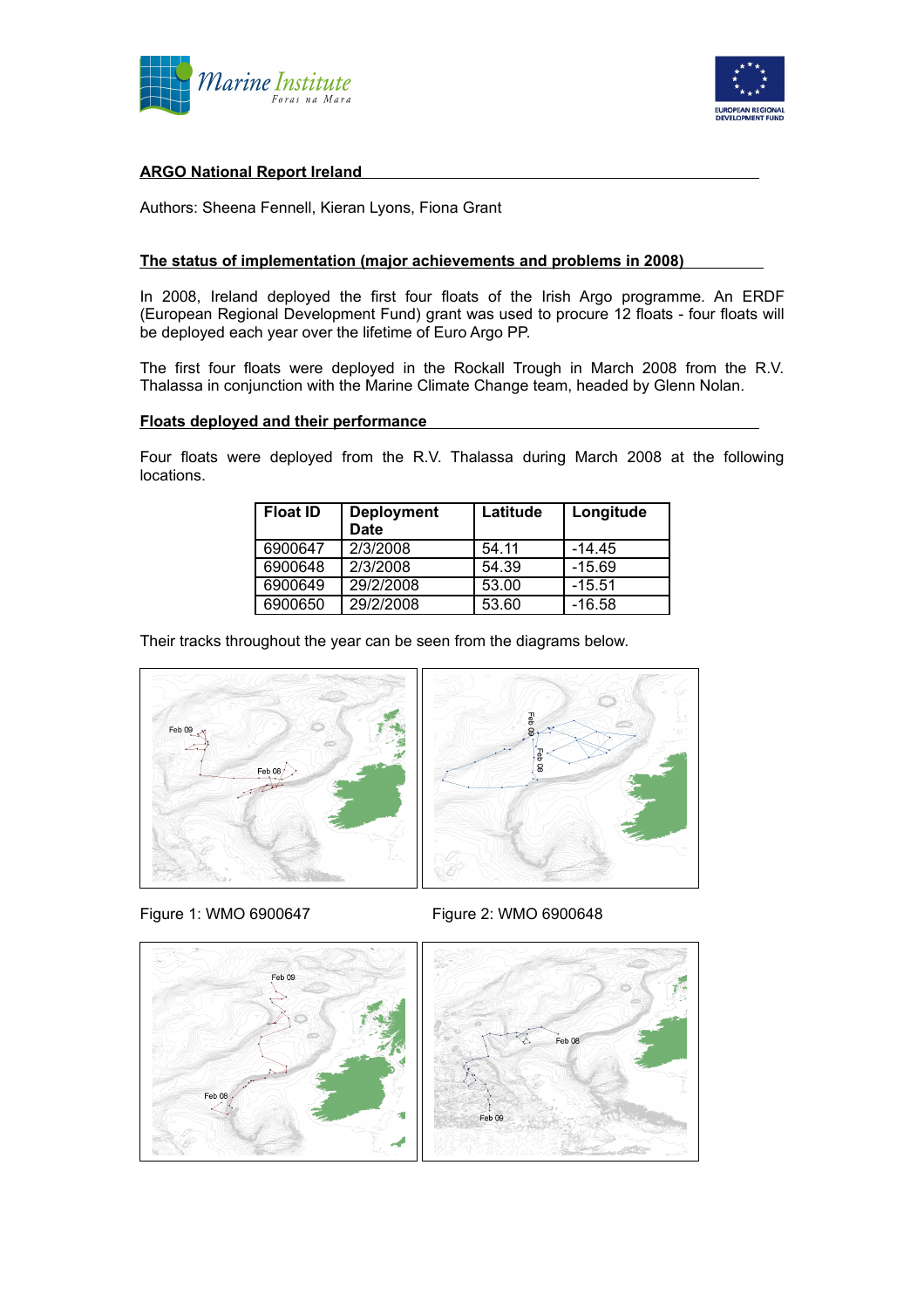



Figure 3: WMO 6900649 Figure 4: WMO 6900650

#### **Technical problems encountered and solved**

| Float   | <b>Technical Problem</b>       | <b>Resolution</b>             |
|---------|--------------------------------|-------------------------------|
| 6900647 | During August it was noticed   | BODC placed the float on      |
|         | that the salinity data was not | the grey list until the 27/12 |
|         | comparing well with the model  | when it was reinstated.       |
|         | output developed in the Marine |                               |
|         | Institute.                     |                               |

#### **Status of contributions to Argo data management**

The MI have secured agreement from the BODC to facilitate the delivery of 'real-time' Argo data and validate the 'delayed-mode' data from the Irish floats. The cost of the data delivery and processing is currently being provided by the Marine Climate Change programme in the MI. The Climate Change Programme is in place for a period of two years (until September 2009).

#### **Status of delayed mode quality control process**

While there is an agreement with BODC for perform delayed mode processing on the Irish Argo floats, this has not yet been completed due to a backlog of work within BODC.

#### **Present level of and future prospects for national funding for Argo including a summary of the level of human resources devoted to Argo**

The Irish Argo programme is managed by the Marine Institute (MI). During the Euro-Argo PP, MI staff will be lobbying to secure longer term funding for the infrastructure. The MI are WP leaders for Implementation Strategies in the **ESONET NoE** project and are WP leaders for the Business Planning and Legal Work aspects of **EMSO PP**. It is envisaged that mechanisms to leverage additional funding for large scale infrastructures may be identified in these projects which may also benefit the case for Euro-Argo.

The Marine Institute requested a budget for Argo floats as part of the Marine Climate Change programme 2009-2013 for continuation of the Euro Argo programme as part of the GCOS component of the UN IPCCC. The budget request was for ~6 floats per year over the five year period. This went to cabinet in September/October for approval, but December 2008, the MI received news that this funding would not be forthcoming.

At the same time the MI has been in contact with GMES national representatives and important updates were supplied to the Higher Education Authority in Ireland. The MI submitted a response describing current Irish involvement in the projects on the ESFRI Roadmap and the likely scale of resources involved, should Ireland decide to participate in the construction and implementation of these projects in the years ahead.

In January 2009, the MI contacted national representatives for the FP7 (Space) committee in relation to a proposed call for funding in 2010. We have received confirmation that this initiative has been prioritised for Ireland, and is supported by our ESFRI national delegates who are interested in how funding can be secured for the construction of research infrastructures on the ESFRI Roadmap.

We continue to keep a watching brief for any national funding opportunities specifically relating to Euro-Argo.

One section manager (Glenn Nolan), one team leader (Fiona Grant) and two Science and Technical Officers (Kieran Lyons and Sheena Fennell) are responsible for the delivery of the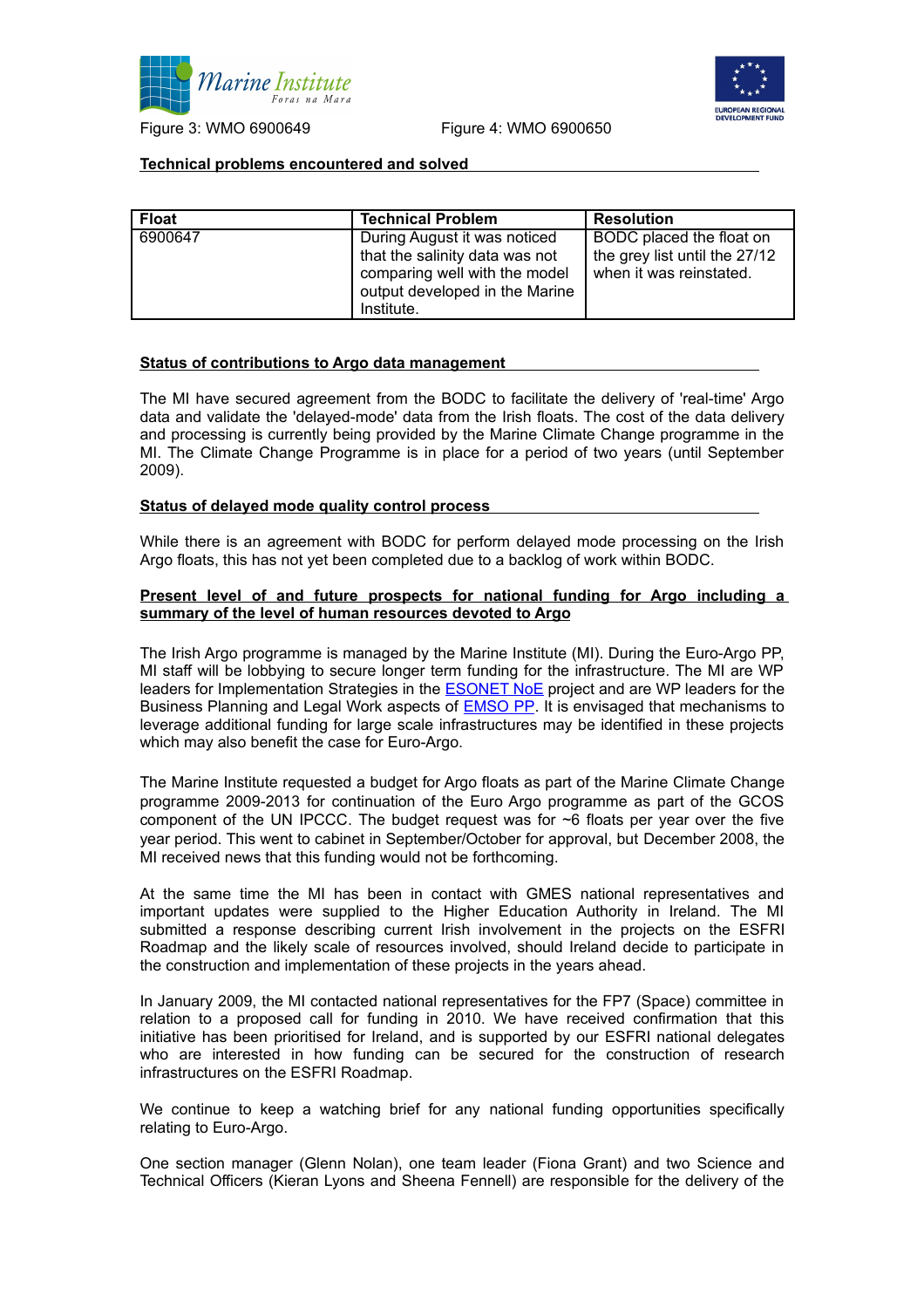



Euro Argo programme in Ireland. The programme is overseen by the Director of Ocean Science Services, Michael Gillooly.

## **Summary of deployment plans (level of commitment, areas of float deployment) and other commitments to Argo (data management) for the upcoming year and beyond where possible.**

During 2009 four more Argo floats were deployed during the standard section ICES cruise on the R.V. Celtic Explorer at the following locations.

| <b>Float ID</b> | <b>Deployment</b><br><b>Date</b> | Latitude | Longitude |
|-----------------|----------------------------------|----------|-----------|
| 6900651         | 11/2/2009                        | 55.59    | $-13.95$  |
| 6900652         | 12/2/2009                        | 54.81    | $-11.84$  |
| 6900653         | 8/2/2009                         | 52.99    | $-15.63$  |
| 6900654         | 9/2/2009                         | 53.93    | $-16.89$  |

Prior to deployment, the MI consulted the Argo Network Age (6x6) and Argo Network Density (6x6) maps to get a better indication of where a deployment could better contribute to the global array.

From the map below, we identified that there was less than 75% coverage of the array in the Rockall Trough for floats returning good data*.*



MI staff have been requested to reference the deployment planning tools prior to identifying cruises for future deployments. Four floats remain to be deployed in 2010. No funding for floats beyond this timeframe has yet been secured. Given the current economic uncertainties in Ireland and abroad, we think it unlikely that Ireland will be able to secure significant national funding for the array in the short to medium term.

BODC are continuing to provide data management support for the Irish Argo floats.

## **Summary of national research and operational uses of Argo data as well as contributions to Argo Regional Centers**.

As part of WP5, a project was developed to routinely compare Argo profiles with the Marine Institute North Eastern Atlantic ROMS Model. On a weekly basis, the ARGO temperature and salinity profiles are compared with model temperature and salinity profiles from the same